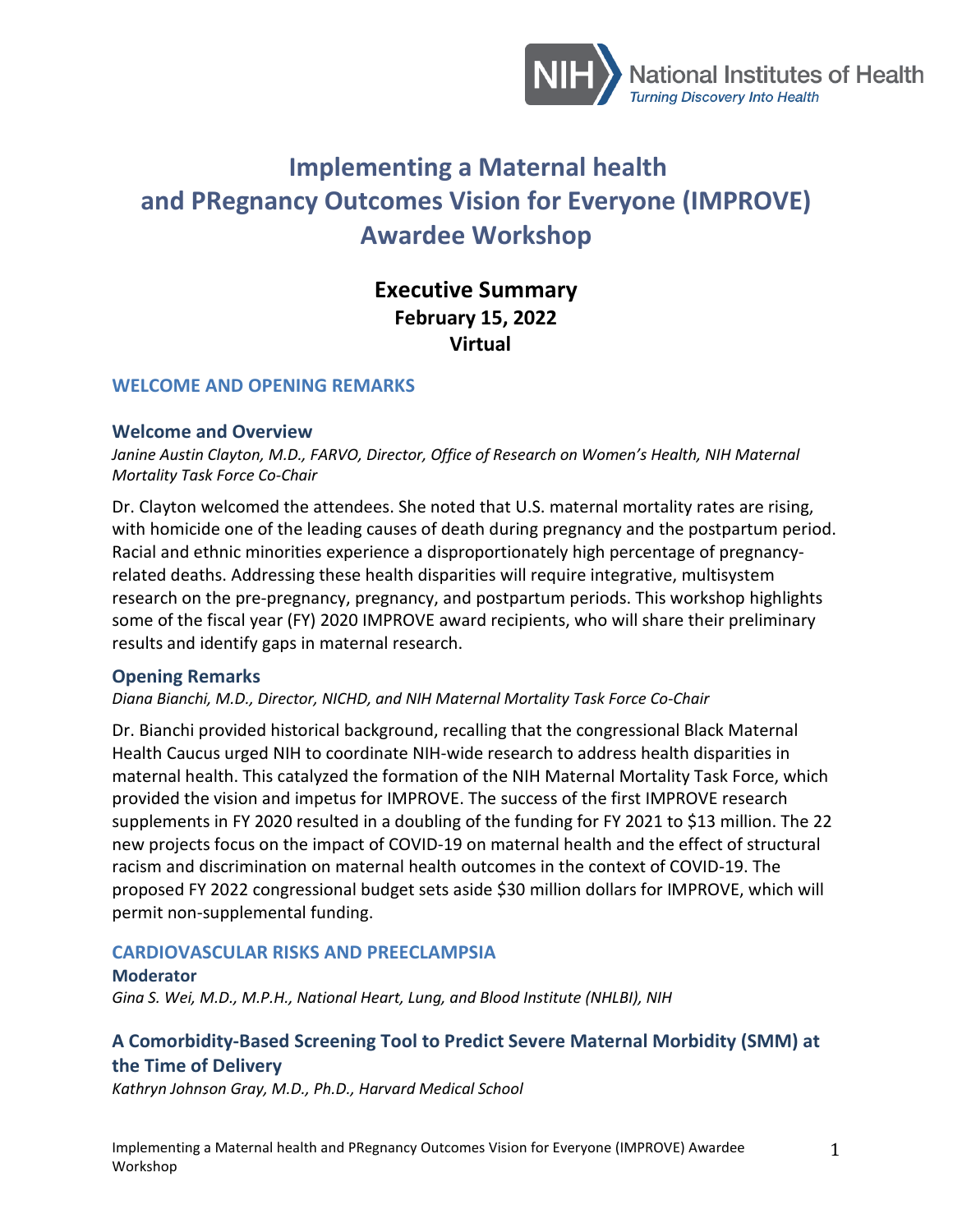This study aimed to enhance the obstetric comorbidity index (OB-CMI), a tool used to identify women at risk for SMM at delivery, by integrating it with data from the multi-ancestry LIFECODES pregnancy biobank. The enhanced OB-CMI was used to identify at-risk patients earlier in pregnancy, not waiting until delivery. Dr. Gray noted that changes that occur during pregnancy (particularly preeclampsia, gestational diabetes, and a body mass index [BMI] > 40) are important components for assessing at-risk patients. The investigators are also exploring how other sociodemographic factors (e.g., maternal race, ethnicity, insurance type, level of education, conception type) are related to the OB-CMI. Future research will look at whether genetic and biologic predictors of preeclampsia improve SMM risk predictions beyond the OB-CMI.

# **Severe Maternal Morbidity During Delivery Hospitalization Within an Integrated Healthcare System: Racial and Ethnic Disparities Related to Chronic Hypertension and Preeclampsia**

*Erica Pauline Gunderson, Ph.D., M.S., Kaiser Permanente Bernard J. Tyson School Of Medicine, Northern California Division of Research*

This study evaluates the role of chronic hypertension (cHTN) and hypertensive disorders of pregnancy (HDP) in relation to SMM and racial and ethnic disparities, accounting for clinical, lifestyle, and social factors. Electronic health records (EHRs) from Kaiser Permanente Northern California were used to look at deliveries from 2009 to 2019 involving a singleton pregnancy (live or stillbirth) among women 18 to 45 years old with no serious disease. The two subcohorts in the analyses included women with prior cHTN (5.1%, *n* = 13,626) and a low-risk cohort composed of women with no cHTN and no history of preeclampsia (93.2%, *n* = 249,892). The study found that both cHTN and preeclampsia are related to higher risk of SMM during delivery hospitalization. Preeclampsia showed comparable high rates of SMM for groups with prior cHTN and without cHTN across all race and ethnicity groups. Native Hawaiian/Pacific Islander groups had the highest rates of SMM, followed by Black, Asian, and Hispanic groups, independent of age, obesity, smoking, and social factors. Identification and modification of SMM risk factors are crucial to eliminating maternal health disparities.

# **Neurovascular Unit Dysfunction in Women with Severe Preeclampsia**

*Eliza Miller, M.D., M.S, Columbia University*

This study investigates preeclampsia as related to the maternal neurovascular unit, to address the predominance of devastating maternal hemorrhagic strokes that occur in the first 2 weeks postpartum. The investigators developed and piloted two clinical protocols to prevent neurological SMM and maternal mortality, including postpartum stroke. The first protocol, which assessed providers' knowledge about warning signs of neurological SMM and maternal morbidity (MM), showed that providers would benefit from more information. To address this, the investigators and their collaborators developed a Maternal Stroke Prevention and Treatment manual. The second protocol was to develop and pilot a near-infrared spectroscopy (NIRS)–based bedside monitoring device to identify impaired cerebral autoregulation in women admitted to the hospital with postpartum preeclampsia. The investigators built a portable NIRS-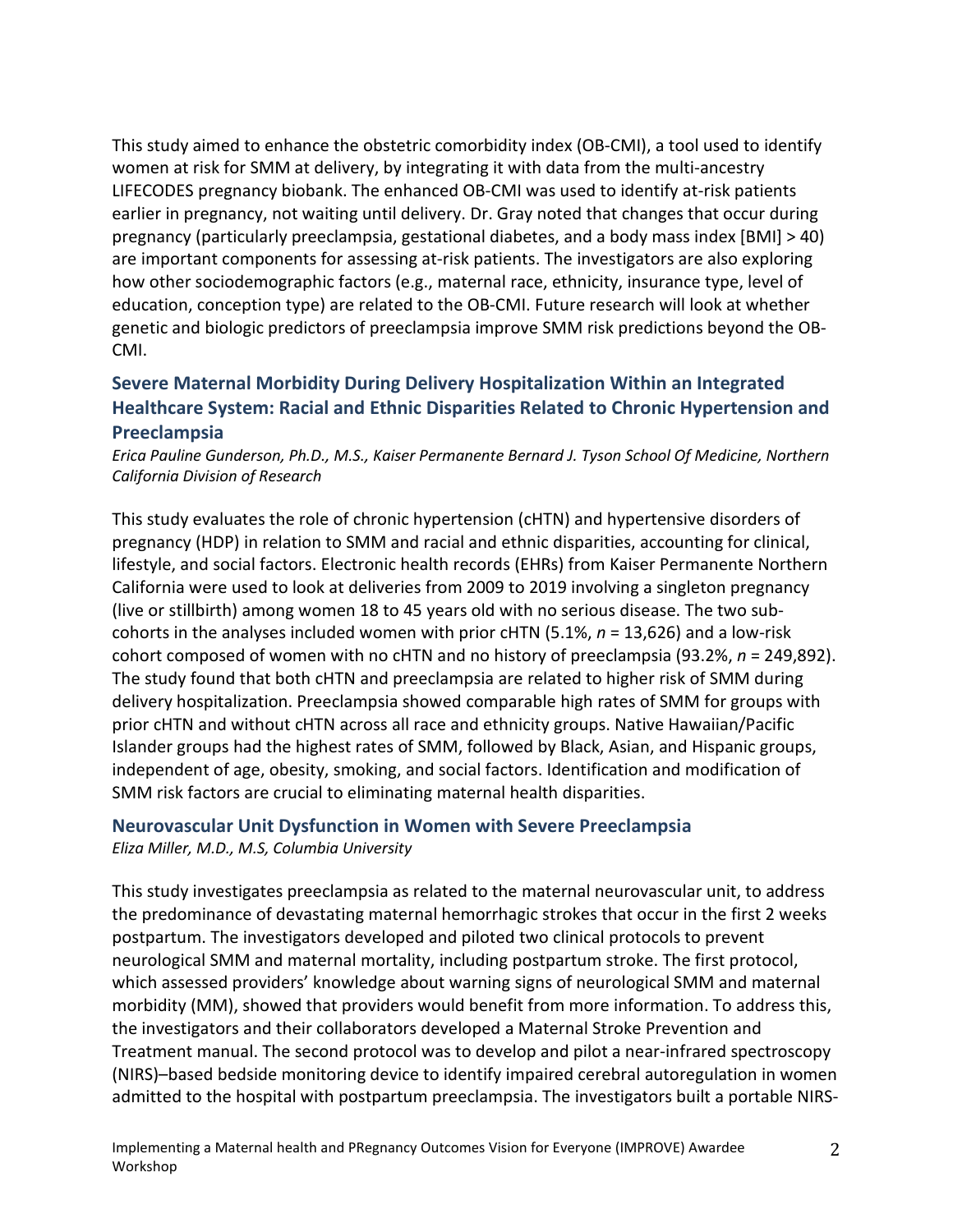based cerebral oximetry monitor to identify perfusion problems in the maternal brain by continuous noninvasive blood pressure monitoring. Testing of the device for feasibility and tolerability based on participant feedback is ongoing.

# **Preconception Contributors to Severe Maternal Morbidity in Black and White Women** *Janet Catov, Ph.D., M.S., University of Pittsburgh*

This study examined the pre-pregnancy antecedents to SMM events and the associated racial disparities. The hypothesis was that poor cardiovascular health (CVH) and adverse psychosocial stress before pregnancy contribute to SMM and racial disparities. The study used data from the NHLBI Coronary Artery Risk Development in Young Adults (CARDIA) study to look at 1,392 women (51% Black) with 2,372 post-enrollment births for up to 1 year post-delivery. SMM was characterized using the CARDIA study criteria, which included delivery records and selfreported hospitalizations up to 1 year post-delivery. CVH and stress before pregnancy were assessed, along with self-reported adverse pregnancy outcomes. The study found that better pre-pregnancy CVH was associated with reduced risk of SMM in Black but not White women. Rates of pre-pregnancy stressful life events were higher in Black women than in White women and appeared to have a stronger but not statistically different association with SMM risk. Poor pre-pregnancy CVH was associated with risk of SMM in Black women, and pre-pregnancy stress was also linked to SMM.

## **IDENTIFICATION AND PREVENTION OF MATERNAL MORBIDITY AND MORTALITY RISK**

#### **Moderator**

*Sarah Yoon, Ph.D., RN, National Institute of Nursing Research, NIH*

# **Maternal Obesity and SARS-CoV-2: Maternal Blood and Fetal Placental Immune Response**

*Andrea Goldberg Edlow, M.D., M.Sc., Harvard Medical School*

Pregnant individuals with COVID-19 have a significantly increased risk for SMM and mortality. Obesity also increases the risk of SMM, but the underlying mechanisms are unclear. This study examined the impact of maternal obesity on cellular responses to SARS-CoV-2 across a spectrum of disease severity in pregnancy. This study isolated peripheral blood mononuclear cells and plasma from 74 SARS-CoV-2–positive individuals (31 with obesity), 36 SARS-CoV-2– negative controls (20 with obesity), and 26 nonpregnant SARS-CoV-2–positive women of reproductive age (13 with obesity). Participants were recruited before vaccines were available, so all were unvaccinated. Cytokine expression was quantified for monocytes and T cells and in maternal plasma. To determine how maternal obesity alters the maternal cellular (monocyte and T-cell) response to SARS-CoV-2, the investigators hypothesized that maternal obesity primes T-cells and monocytes toward an inflammatory phenotype, resulting in increased preinflammatory cytokine production in the setting of SARS-CoV-2. They found an increased proinflammatory potential of CD4<sup>+</sup> and CD8<sup>+</sup> T-cells in pregnancy with obesity, a finding that may help elucidate the increased risk for SMM.

To determine how SARS-CoV-2 affects the fetal placental macrophage (Hofbauer cell) single-cell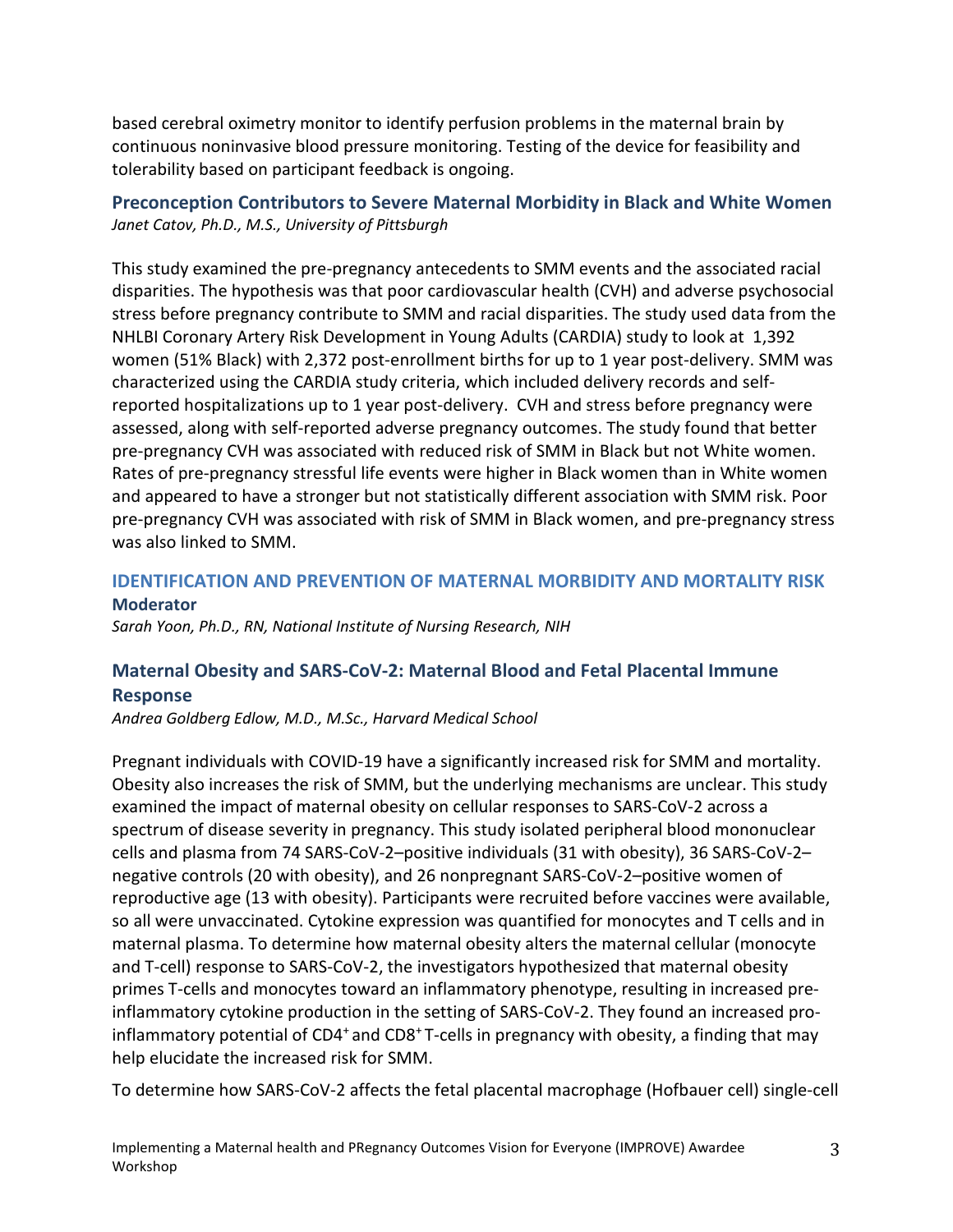transcriptome, the investigators hypothesized that even in the absence of placental infection, maternal SARS-CoV-2 infection alters the Hofbauer cell transcriptome. They found that COVID-19 was associated with a distinct fetal placental macrophage signature, with more than 1,400 differentially expressed genes in Hofbauer cells. The significant impact of maternal COVID-19 on fetal placental macrophages suggests fetal immune effects even in the absence of vertical transmission.

# **LINK MOMS: Addressing Maternal Morbidity and Mortality in Community Health Centers**

*Sadia Haider, M.D., M.P.H., Rush University, and Rachel Caskey, M.D., MAPP, University of Illinois at Chicago*

Timely access to care could be a critical preventive measure for SMM and maternal mortality. This study uses a population-based approach to identify the clinical, social, economic, and behavioral factors associated with adverse outcomes for pregnant and postpartum people. The goal is to create a LINK MOMS registry to identify at-risk people and facilitate earlier access to care. The Health Catalyst Population Builder EHR-based platform was used to identify patients meeting the criteria for specific conditions that could result in poor maternal health outcomes. Some of the key variables for identifying people at risk for SMM and maternal mortality were gestational diabetes, depression, multiple gestations, smoking, maternal age, domestic violence, and hypertension. Nearly 3,000 patients have been identified as being positive for at least one variable and have been included in the registry. Validation of the registry's accuracy in identifying at-risk people is in progress. The registry will be tested in community heath centers and the findings used to facilitate successful implementation in clinical care settings.

### **Is Maternal Risk-Appropriate Care Associated with Decreased Severe Maternal Morbidity for Abnormal Placentation? Preliminary Results of a Mixed Methods Study** *Kimberly Gregory, M.D., M.P.H., Cedars-Sinai Department of Obstetrics and Gynecology*

Placental disorders contribute significantly to maternal morbidity and mortality. This study aimed to identify the policies and procedures in place at high-volume "accreta centers of excellence" (i.e., ≥ 6 placenta accreta cases per year) in California over a 2-year period to determine the protocols, services, and procedures routinely used, as recommended in the literature for centers of excellence. Structured interviews with the chief of obstetrics or a named designee were conducted at 20 out of 29 of the hospitals, all of which had a higher proportion of patients with abnormal placental disorders and higher rates of SMM than other California hospitals did. The investigators found consistency across hospitals in the use of multidisciplinary teams, arterial lines, massive transfusion protocols, and a designated surgical team. There was little consistency in the disciplines represented on the multidisciplinary teams and in the use of magnetic resonance imaging, central lines, ureteral stents, cystoscopy, interventional radiology, preoperative plans for going directly to a cesarean hysterectomy, or formal debriefing after the procedure. The number of physicians on the accreta teams ranged from 1 to 15. The investigators concluded that given the contribution of placental disorders and hemorrhage to SMM, more detailed information is needed to determine which policies and procedures should be universal for optimum outcomes across all sites. Dr. Gregory suggested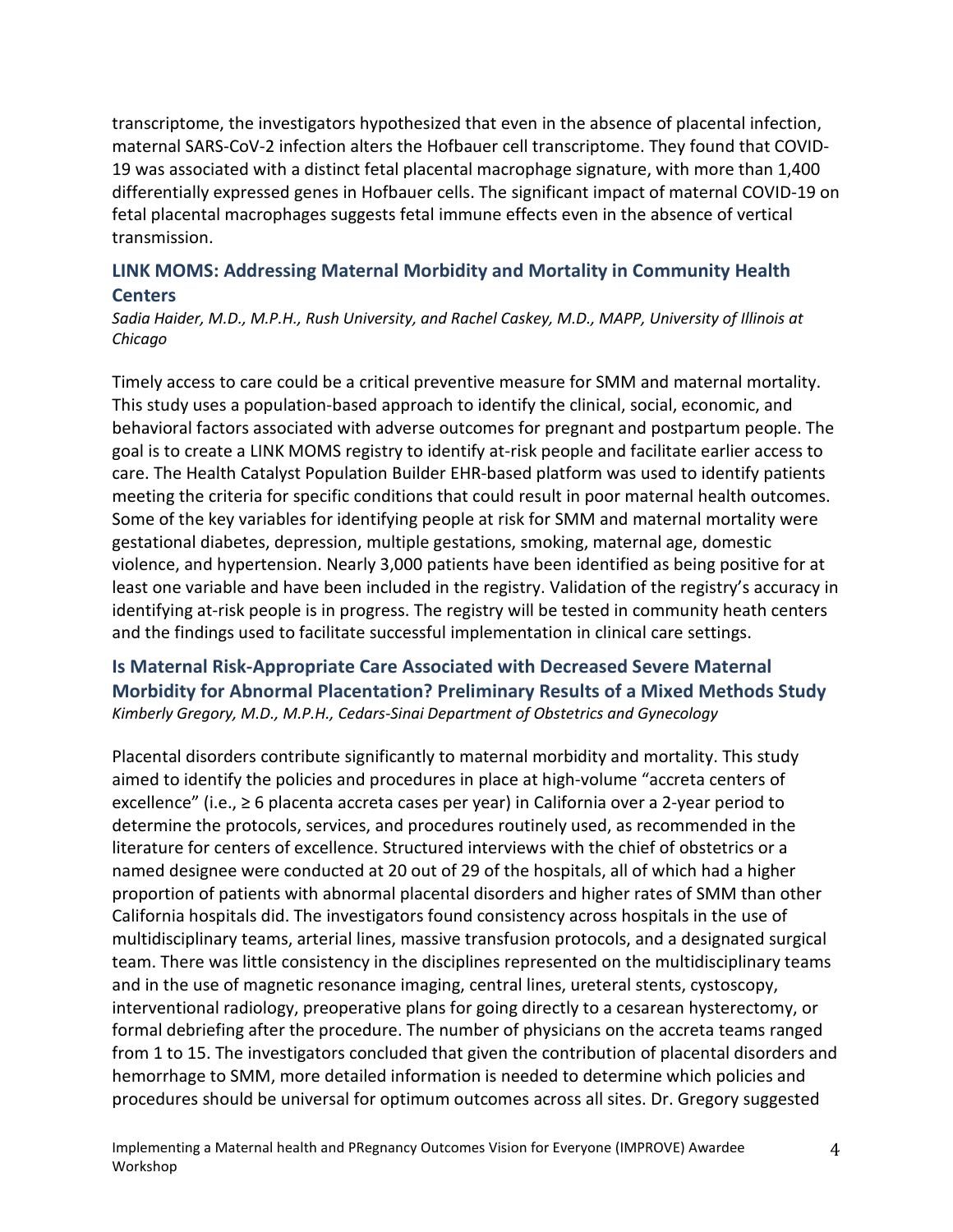stratifying hospitals by policies and procedures and evaluating maternal SMM outcomes both by including and excluding hysterectomy and transfusions. Excluding hysterectomy and transfusions would likely provide a better metric of SMM for abnormal placental conditions.

## **STRUCTURAL AND SYSTEMATIC CONTRIBUTORS TO MATERNAL MORBIDITY AND MORTALITY**

#### **Moderator**

*Jennifer Alvidrez, Ph.D., Office of Disease Prevention, NIH*

# **Affordable Care Act (ACA) Medicaid Expansion and Maternal Morbidity**

*Pinka Chatterji, Ph.D., the University at Albany*

U.S. SMM rates have been rising in recent years. There is growing evidence that preconception health is an important factor in determining pregnancy and childbirth outcomes. In 2014, Medicaid income thresholds were expanded to include more low-income adults, including those without minor children. Expansions were adopted by a majority of states. This study looked at whether Medicaid expansion was associated with maternal health outcomes and behaviors among women ages 21 to 55 and whether there were differential effects based on maternal age, particularly for older mothers ( $\geq$  35 years old), who are at an elevated risk for maternal morbidity and mortality. Data were gathered from birth certificates and state-level SMM rates. The investigators found that after Medicaid expansion, there was a significant increase in identified health problems before and during pregnancy in mothers in the expansion states in 2014 and 2015, but these numbers declined from 2016 to 2018. Medicaid expansion also appeared to be associated with an increase in health problems during delivery for both younger and older mothers, but these levels remained high for older mothers while decreasing over the years for younger mothers. No effects of Medicaid expansion were seen on state SMM levels, and the study did not find consistent effects of the Medicaid expansions on maternal health behaviors, including the use of prenatal care.

# **Mitigating the Impact of Implicit Bias on Maternal Morbidity and Mortality for African American Women**

*Gwendolyn Norman, Ph.D., M.P.H., Wayne State University, and Sarah Blake, Ph.D., M.A., Emory University* 

Healthcare providers' attitudes and behaviors have been identified as factors that contribute to health disparities. Unrecognized bias against racial and ethnic minorities might significantly affect communication and receipt of care, particularly as related to patient–provider interactions, provider treatment decisions, patients' adherence to treatment, and health outcomes. This research is a collaborative effort between Environmental influences on Child Health Outcomes (ECHO) cohorts in Detroit, Michigan, and Atlanta, Georgia, to interview African American women and their healthcare providers to identify barriers and facilitators to equitable and respectful delivery and postpartum care for Black women, then to develop strategies for a culture of respectful care and cultural humility for building patient trust, increasing meaningful provider communication, thereby reducing disparities in adverse maternal outcomes. Preliminary interview results indicate that providers both recognize that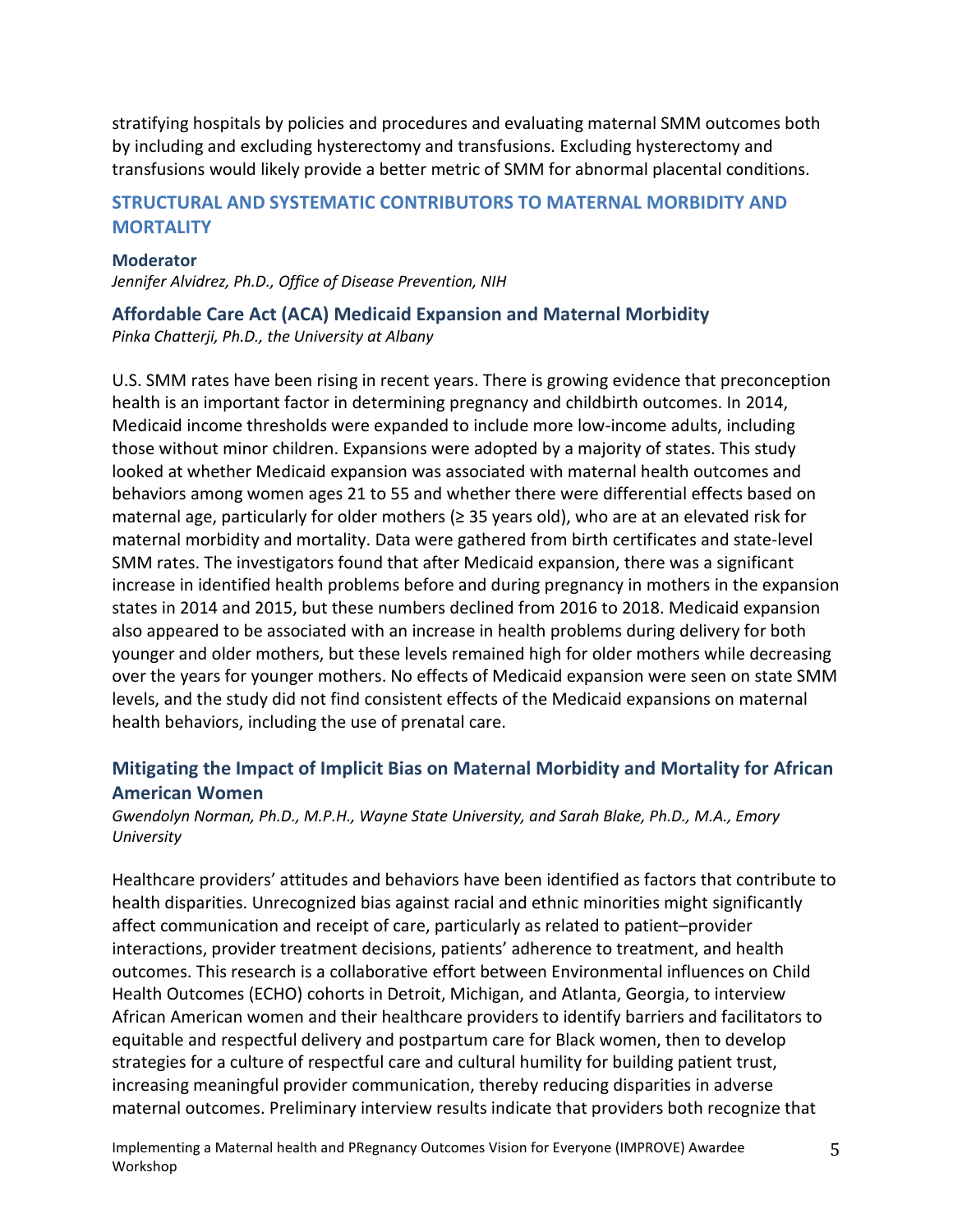Black women experience stress due to racism and acknowledge that implicit bias might play a role in their care of Black patients. The data will be used to develop a toolkit of specific strategies for mothers to use to counter negative interactions and obtain patient-centered, respectful care.

#### **A Public Health Exposome Approach to Maternal Mortality**

*Emily Harville, Ph.D., Tulane University School of Public Health and Tropical Medicine*

As part of a parent grant to identify social contexts (e.g., structural racism, violence, income inequality) that increase risk for pregnancy-related mortality (PRM) and pregnancy-associated homicide, this study aimed to develop models incorporating individual- and environment-level predictors of maternal mortality for the United States as a whole and in Louisiana specifically, using an exposome-wide computational approach. The investigators extracted relevant variables from five domains of the Public Health Exposome (PHE): social, health and healthcare, policy (e.g., government programs), natural (e.g., climate, weather), and built (e.g., land use, transportation). They hypothesized that exposure to all these domains over time affects the risk of death during pregnancy and the postpartum period and that differential exposures to this exposome produce maternal population health inequities. The PHE variables found to be direct upstream predictors of maternal mortality rates at the county level were overall years of potential life lost, lack of physical activity, and extreme heat (i.e., heat index of 105°F). Other indicators of PRM were poverty, smoking, and inadequate access to food. The study concluded that contextual factors, such as poverty, that predict general health also predict maternal mortality and that maternal mortality correlates with overall population health and disability. These are not separate issues.

# **Understanding Maternal Vitamin D Deficiency in Rural Pregnant Women in South Carolina**

*Carol L. Wagner, M.D., Medical University of South Carolina*

Underrepresented minorities, including African Americans, are at greatest risk of vitamin D deficiency and have the highest risk of maternal complications. Several studies suggest that vitamin D supplementation started early in pregnancy and sustained throughout reduces the risk of preeclampsia, preterm birth, gestational diabetes, and Cesarean section. This study was designed to better understand maternal and healthcare professionals' attitudes and beliefs about vitamin D deficiency during pregnancy in rural South Carolina. The investigators used EHRs to track baseline vitamin D deficiency in 822 pregnant women, most of them African American, to document the severity of the problem, rates of treatment, and pregnancy outcomes. The investigators found that 11% of the infants were preterm (i.e., born before 37 weeks). Vitamin D status was measured in only 8.4% of the women; of that group, 57% met the criterion for deficiency. In this cohort of very at-risk women, only 9.1% were prescribed vitamin D supplementation. Patients who were interviewed were unaware of the deficiency and of the link between vitamin D deficiency and adverse pregnancy outcomes. Physicians cited conflicting data about when to prescribe vitamin D and noted patients' lack of compliance even with taking prenatal vitamins. Access to care was also a factor: Less than 50% of the women had access to perinatal services within a 30-mile drive of their homes, and more than 10% had to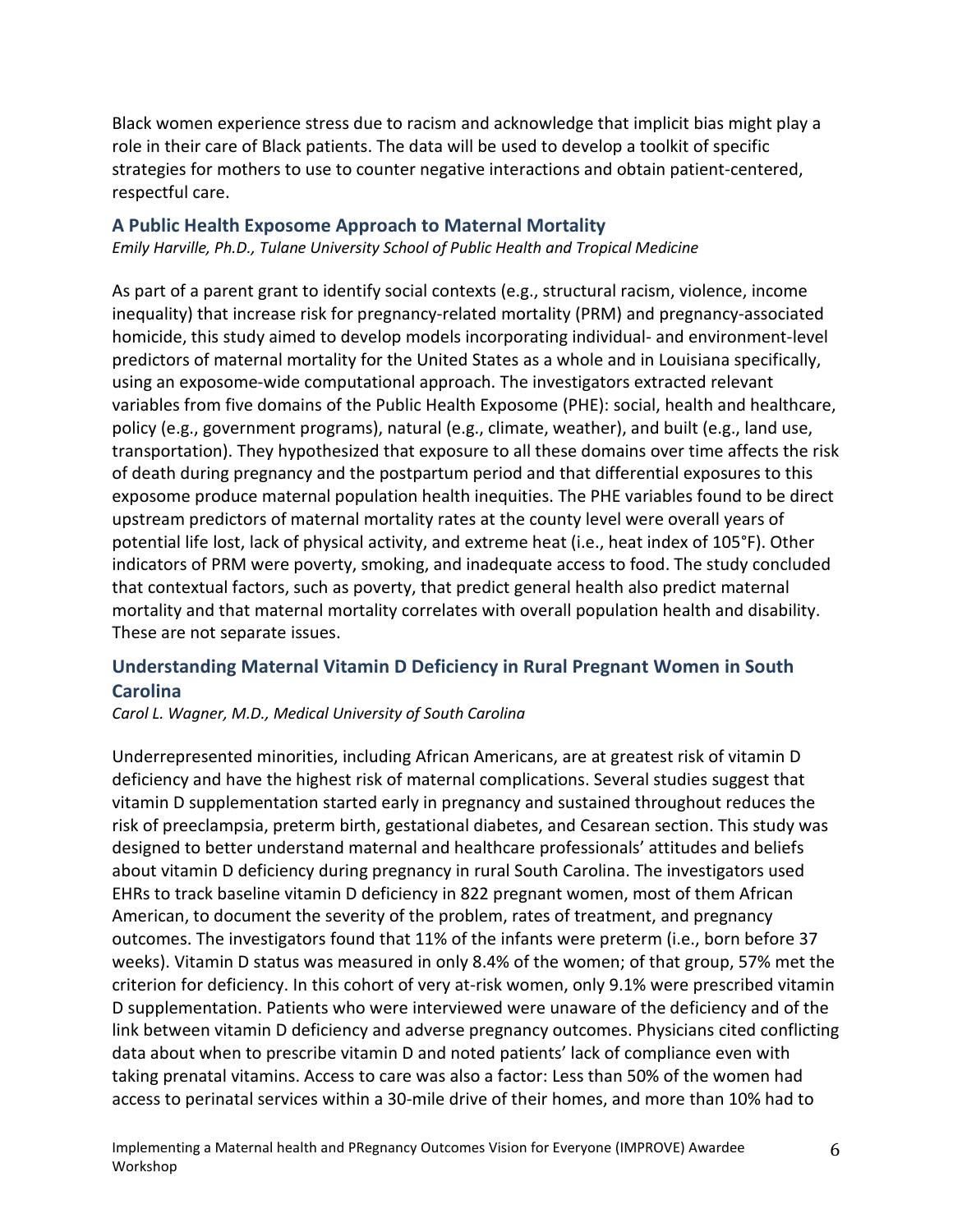drive 100 miles or more for care. Education for both patients and providers about vitamin D supplementation is needed.

#### **Medicaid Expansion and Postpartum Health**

*Claire E. Margerison, Ph.D., M.P.H., Michigan State University*

In 2014, the ACA allowed states to expand Medicaid to all adults with incomes below 138% of the federal poverty level. Thirty-eight states and the District of Columbia have since enacted Medicaid expansion. This study examined the impact of Medicaid expansion on postpartum insurance coverage, mental health, and pregnancy-associated mortality. The study used two datasets: the Pregnancy Risk Assessment Monitoring System (PRAMS) to obtain self-reported Medicare coverage and postpartum depressive symptoms, and U.S. vital statistics data (i.e., death certificates), to assess pregnancy-associated mortality. Although Medicaid expansion likely increased Medicaid coverage in the postpartum period, the investigators found that there was no impact of Medicaid expansion on postpartum depressive symptoms and no statistically significant associations between Medicaid expansion and pregnancy-associated mortality during pregnancy, within 42 days postpartum, or in the later postpartum period. There was also no significant impact of Medicaid expansion on rates of pregnancy-associated mortality among Hispanic, non-Hispanic Black, or non-Hispanic White people. Medicaid expansion did appear to be associated with a reduction in pregnancy-associated mortality among non-Hispanic Black patients, a finding that requires further study. The investigators concluded that insurance coverage alone is likely necessary but insufficient to reduce racial and ethnic disparities in postpartum morbidity or mortality.

### **MENTAL AND BEHAVIORAL HEALTH**

**Moderator** *Lauren Hill, Ph.D., National Institute of Mental Health, NIH*

**Severe Maternal Morbidity (SMM) in Commercially Insured Individuals** *Kara Zivin, Ph.D., M.S., M.A., M.F.A., University of Michigan*

The study focused on SMM in all delivering women who were continuously enrolled 1 year before and 1 year after delivery. The investigators compared delivery-related early and late postpartum SMM among individuals in the United States with commercial insurance from 2016 to 2017. Blood transfusions were separated from other forms of maternal morbidity in the analysis because of the prevalence of SMM related to blood transfusions. The researchers found that the leading causes of SMM during delivery were blood transfusion, hysterectomy, eclampsia, heart failure or arrest, and acute kidney failure. In the periods from discharge to 42 days postpartum and from 43 days to 365 days postpartum, additional causes of SMM included sepsis and adult respiratory distress syndrome. The investigators also compared SMM with and without blood transfusions across these same time periods, broken out by race and ethnicity (i.e., White, Asian, Black, Hispanic, unknown) and by the presence of perinatal mood and anxiety disorders (PMADs). Black individuals had the highest rates of SMM and PMADs across all three periods, both with or without the inclusion of blood transfusion data.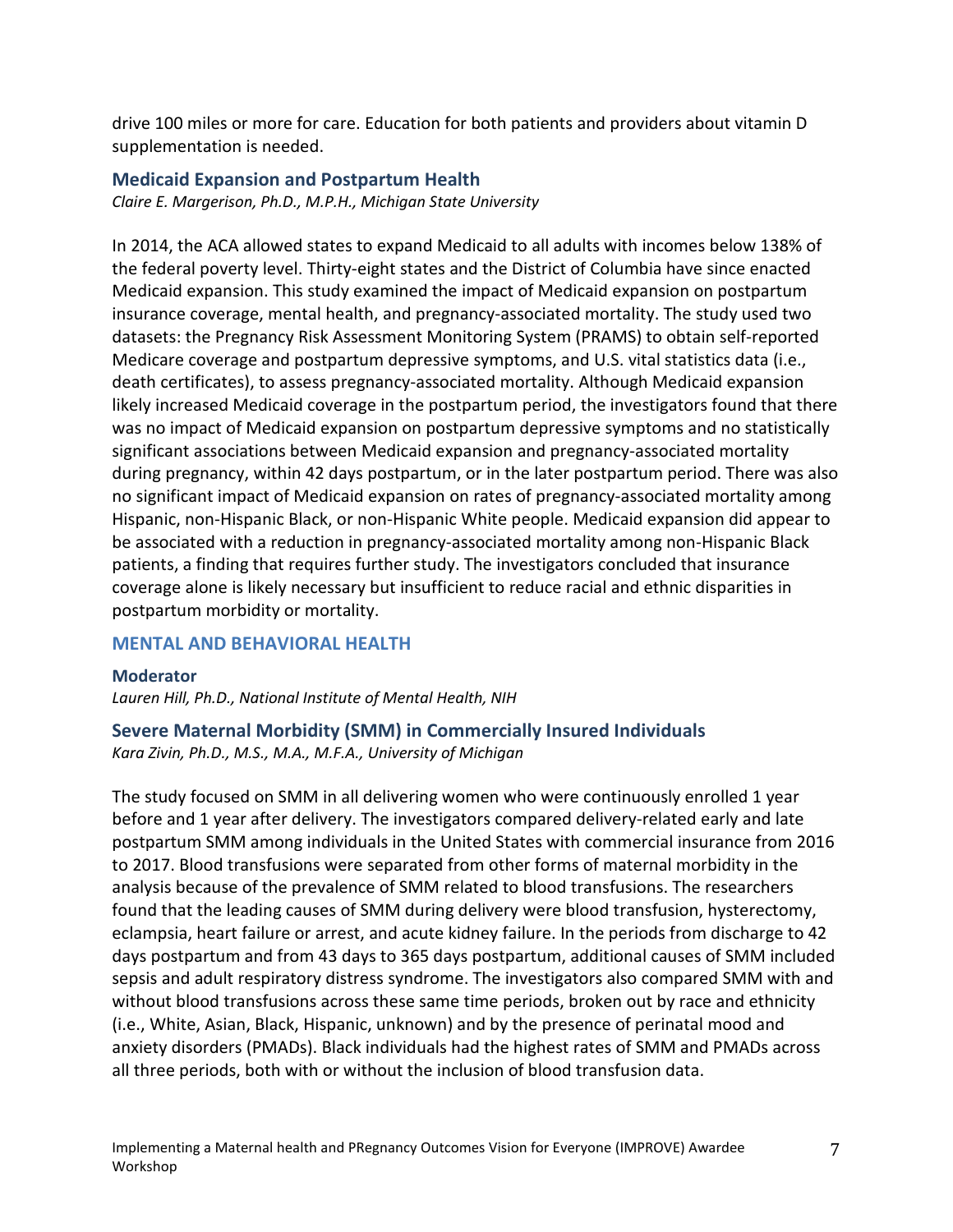# **Leveraging Technology to Improve Screening, Brief Intervention, and Referral to Treatment (SBIRT) for Pregnant and Postpartum Persons**  *Constance Guille, M.D., Medical University of South Carolina*

One in five women will experience maternal mental health and substance use problems during pregnancy and after delivery. The U.S. Maternal Mortality Review Committees reported that one in nine maternal deaths are due to mental health conditions and that 100% of these deaths are preventable. Although professional organizations recommend screening pregnant and postpartum women for mental health, doing a brief intervention, then referring them to treatment (i.e., the SBIRT model), nationally only one in eight women will be screened, and Black people are less likely to be screened or access treatment than White people. This study, called Listening to Women (LTW), was designed to leverage technology to overcome barriers to SBIRT. Women who came in for prenatal care were monitored for anxiety, substance use, and intimate partner violence by replying to questions using phone text messaging, either in the office or at home. Women who screened positive for these problems were contacted by a remote care coordinator who provided a brief intervention by devising a plan for addressing the woman's social and mental health needs and helping her get into treatment. The LTW system, which was piloted in a large obstetrics practice, compared women enrolled in LTW with standard of care (i.e., in-person SBIRT) and found that those enrolled in LTW were 1.5 times more likely to be referred to treatment and five times more likely to go into treatment. Black women were less likely than White women to screen positive for anxiety with LTW screening than with in-person screening. However, Black women were significantly less likely to make it to treatment with in-person screening, in contrast with LTW screening. During post-study interviews conducted with predominantly Black women who had used LTW, respondents said that LTW was user-friendly and not time-consuming. They were comfortable with the text method, especially when assured of confidentiality. They liked being able to express themselves in private, without being seen or judged in person, and appreciated the convenience of being contacted by a care coordinator to help them navigate complex mental healthcare services. Future modifications to LTW will include emphasizing the system's privacy, instituting more patient–provider concurrence in terms of race, and addressing the areas of stigma and distrust that are barriers to receiving care.

### **Postpartum Opioid-Related Mortality in Medicaid Patients**

*Elizabeth Suarez, Ph.D., Harvard Medical School*

Opioid overdose accounts for up to 10% of pregnancy-associated deaths. Women with opioid use disorders (OUDs) may also be particularly vulnerable to other causes of death in the postpartum period. These deaths have not been well characterized. This study sought to describe the timing and risk factors for postpartum maternal deaths (between delivery and 1 year postpartum) attributable to opioid overdose and to describe the timing and causes of postpartum maternal deaths unrelated to overdose in women with OUDs. Data were obtained from the Medicaid Analytic eXtract (MAX) from 2006 to 2013 and the National Death Index (NDI) from 2007 to 2013. The linked MAX-NDI data identified 1,393 pregnancies with death from delivery to 1 year postpartum (102 women with OUDs) and 4,970,668 pregnancies